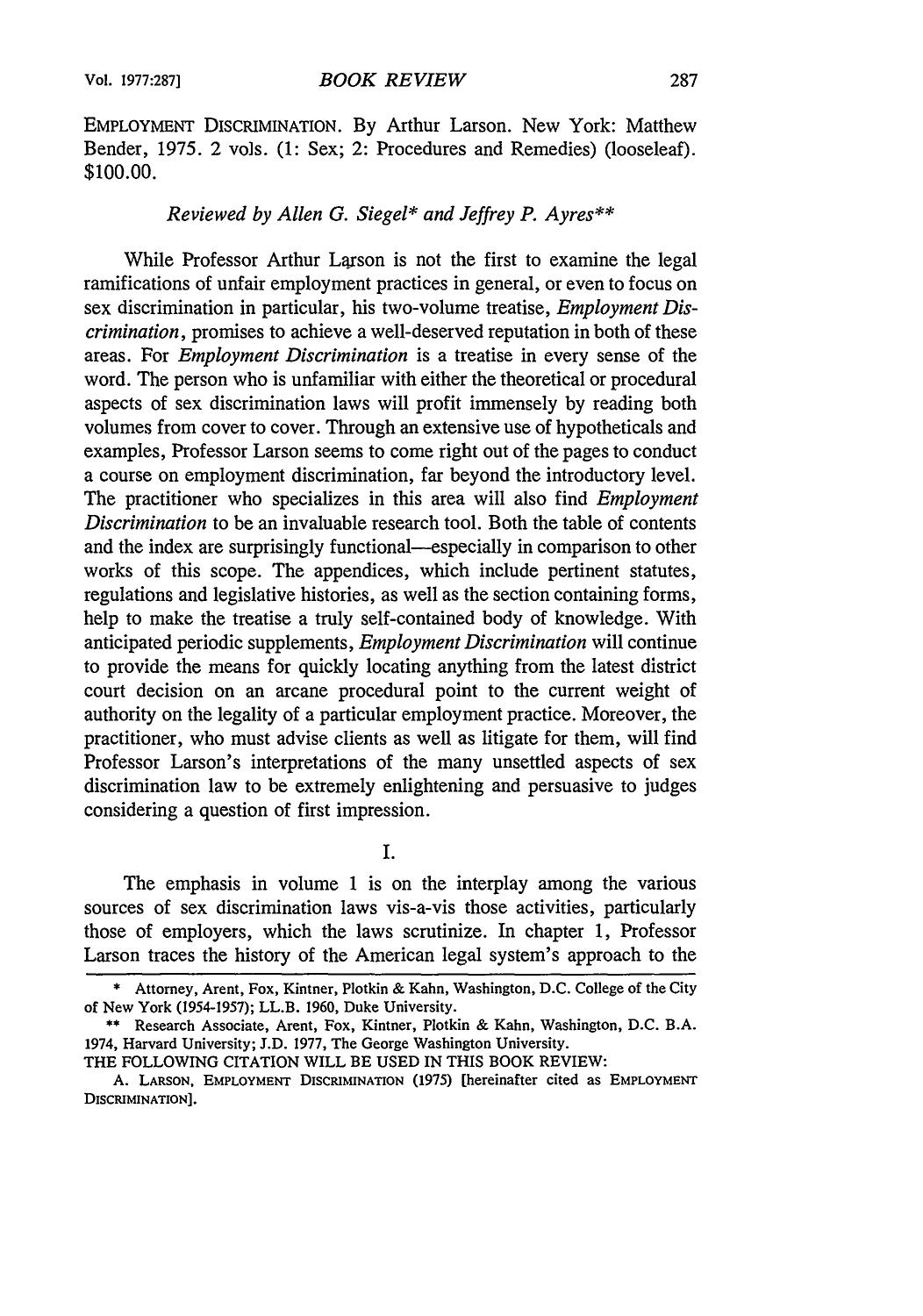phenomenon of women in the labor force—from its treatment of women as legal non-entities through the contemplated Equal Rights Amendment of today. '

Title VII of the 1964 Civil Rights  $Act<sub>1</sub><sup>2</sup>$  of course, is the most significant congressional effort in this area, and much of the treatise is devoted to it.3 Title VII prohibits discrimination by employers against employees or applicants on the basis of sex, in hiring or firing, compensation, terms, conditions or privileges of employment, and generally in limiting, segregating or classifying employees.4 Chapter 2 of *Employment Discrimination* summarizes Title VII, as well as the various other federal and state laws which deal with sex discrimination.

While "discrimination" is an obvious element of a Title VII violation, Professor Larson points out the conceptual problems encountered by courts and the EEOC through an overuse of this term. Strictly speaking, discrimination is legal whenever sex is a "bona fide occupational qualification" for a particular job.5 Confusion arises when the same word is used to describe both the legal and the unlawful variety. In order to do away with this confusion, the author has formulated a two-step approach to be used when analyzing a sex discrimination problem. This approach, together with numerous examples of its application, is set out in chapters 3 and 4. At the outset, it is necessary to determine whether the employer has *differentiated* on the basis of sex. Sex differentiation occurs when being either male or female is specifically made a condition affecting employment, or when a requirement is imposed which demonstrably affects the great majority of the members of one sex in an adverse manner. Since differentiation is not necessarily illegal, however, a second step is required under Larson's approach. This second step entails a determination as to whether the differentiation is justifiable under one of the statutory exceptions-usually the "bona fide occupational qualification" exception. A finding of unlawful discrimination will only result when the sex differentiation is not reasonably necessary to the normal operation of the employer's business or enterprise.

2. 42 U.S.C. §§ 2000e *et seq.* (1970).

3. Also given extensive treatment are the Equal Pay Act of 1963, 29 U.S.C. § 206(c)(4) (1970), the National Labor Relations Act, 29 U.S.C. §§ 151 *et seq.* (1970), the post-Civil War Civil Rights Act, 42 U.S.C. § 1983 (1970), and such quasi-statutory equal employment provisions as Exec. Order No. 11,246, 3 C.F.R. § 169 (1974), and Exec. Order No. 11,478,3 C.F.R. § 207 **(1974).**

*5. Id.* § 2000e-2(e)(1).

**<sup>1.</sup>** The proposed Equal Rights Amendment provides in part:

**<sup>1.</sup>** Equality of rights under the law shall not be denied or abridged by the United States or by any State on account of sex.<br>2. The Congress shall have the power to enforce, by appropriate legislation, the

provisions of this article.

H.R.J. Res. 208, 92d Cong., 2d Sess., 86 Stat. 1523 (1972). The amendment, not having been ratified by the requisite number of states, is not yet in effect.

<sup>4. 42</sup> **U.S.C.** § 2000e-2 **(1970).**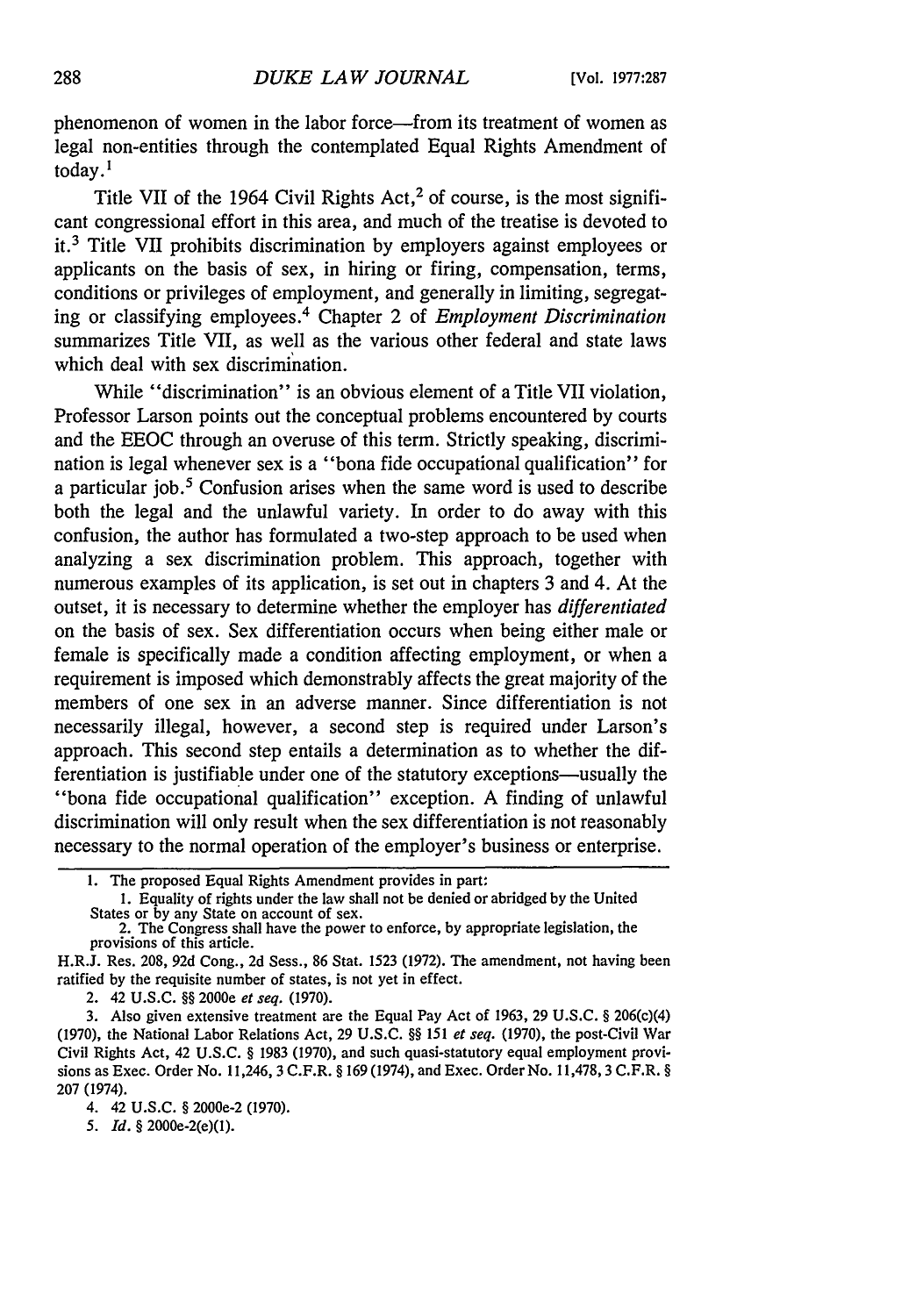In applying his two-step approach to the various forms of employment practices, Professor Larson frequently takes issue with the announced reasoning of the EEOC and the courts. An example of what most observers would label faulty reasoning can be seen in *Rafford v. Randle Eastern Ambulance Service, Inc.* 6 The male plaintiffs in *Rafford* were fired for refusing to remove their beards and moustaches. In holding that this was not sex discrimination under Title VII, the district court stated that "[t]he discharge of pregnant women or bearded men does not violate the Civil Rights Act of 1964 simply because only women become pregnant and only men grow beards."<sup>7</sup> Larson attacks such reasoning by postulating that an employer in a large factory which decreed that all "persons" with beards or all pregnant "persons" shall be fired would certainly be found to have differentiated on the basis of sex.<sup>8</sup> Since restrictions on beards are generally justified under reasonable grooming standards, 9 the *Rafford* court probably reached the correct result. By failing to make a clear distinction between what is sex differentiation and what differentiation is justifiable, however, the court focused on the wrong issues. The Larson two-step approach invariably leads to the correct result, and, more importantly, avoids the danger that potentially meritorious claims will be prematurely cut off by a failure to consider the right issue, *e.g.,* the reasonableness of the grooming standard.

Another recurring theme of volume 1, emphasized in chapter 5, is the treatment afforded to "protective laws," applicable only to female workers, which were enacted in a large number of jurisdictions and purport to restrict hours of work, night work, and heavy lifting. The protective laws, which proceed upon the now-discarded assumption that women are inherently "weaker" than males, are generally viewed today as impediments to equal employment opportunity rather than vehicles for protecting women. Profes-' sor Larson agrees with the current majority view that state protective laws are invalid<sup>10</sup> under the doctrine of federal supremacy, at least to the extent that they interfere with the objectives of Title  $VII$ .<sup>11</sup> The most significant practical ramification of federal supremacy is that an employer cannot establish a bona fide occupational qualification exception by claiming that

**8. 1 EMPLOYMENT DISCRIMINATION** § 12.12, at **3-21.**

*9. See, e.g.,* **Willingham v. Macon Telegraph Publishing Co., 507 F.2d 1084** (5th Cir. 1975), *rev'g en banc* **482 F.2d 535** (5th **Cir. 1973); Baker v. California Land Title Co., 507 F.2d** *895* **(9th Cir. 1974); Dodge v. Giant Food, Inc., 488 F.2d 1333 (D.C. Cir. 1973); Fagan v. National Cash Register Co., 481 F.2d 1115 (D.C. Cir. 1973).**

*10. See, e.g.,* **Rosenfeld v. Southern Pac. Co., 444 F.2d 1219** (9th Cir. **1971).**

**11. 1 EMPLOYMENT DISCRIMINATION** § **19.00.**

**<sup>6.</sup>** 348 F. Supp. **316 (S.D.** Fla. **1972)** (discussed in **1** EMPLOYMENT **DISCRIMINATION** § **12.12).**

**<sup>7.</sup>** 348 F. Supp. at **320.**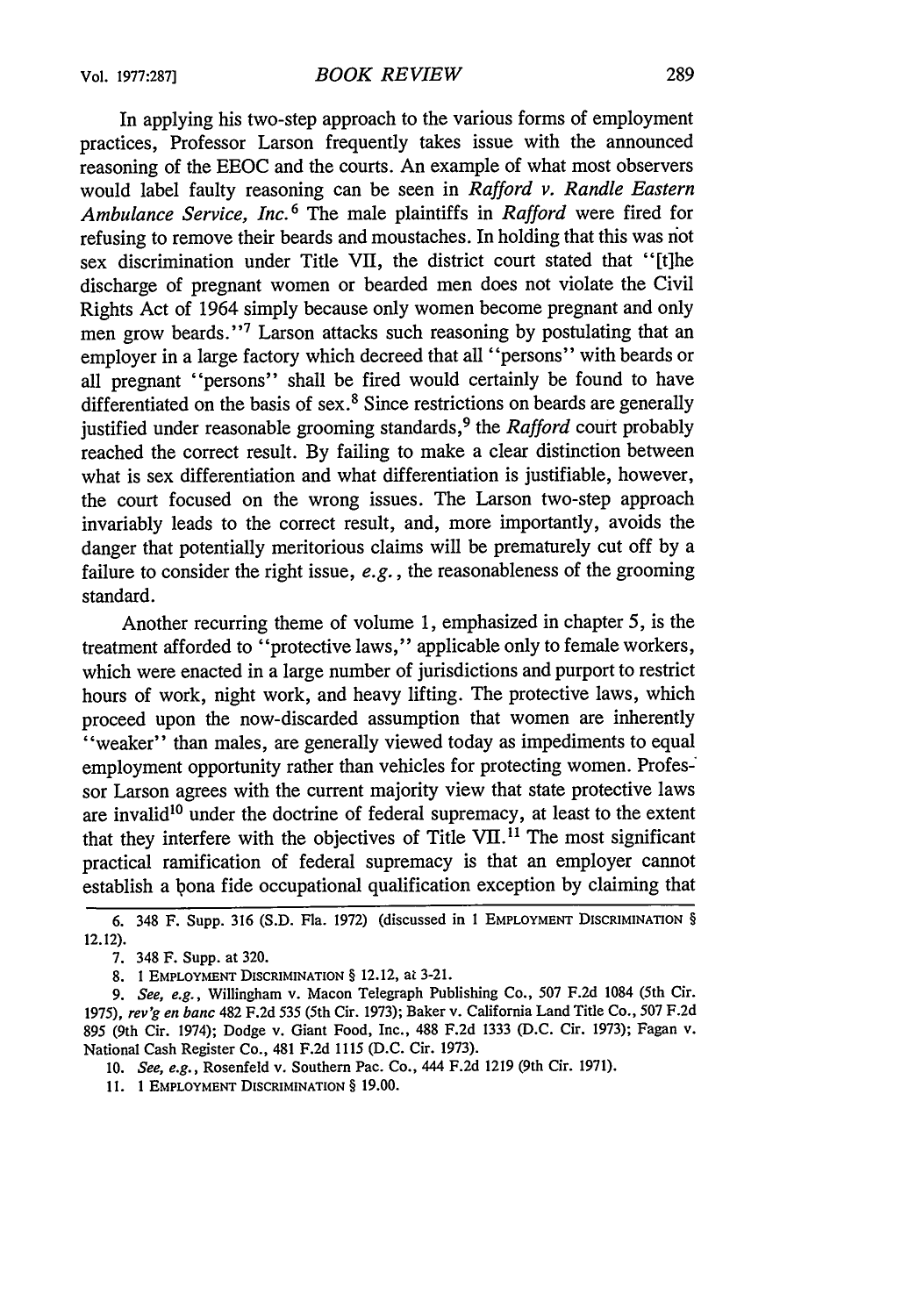the sex differentiation in question is required under state law. 12 While this result is justified as long as employers can predict that the state law will be declared invalid, inequity can result if the supremacy rationale is not consistently followed by the Commission and the courts. For this reason, Professor Larson prefers a clean-cut supremacy approach to the various compromise solutions which are sometimes utilized.<sup>13</sup>

This preference runs even to the superficially appealing doctrine of extension. Under the extension doctrine, any special concessions which are made to female workers by state laws must also be granted to men in order to achieve the equality in treatment required by Title VII. The author points out that extension is clearly inapplicable in a large number of situations. For example, a state law which forbids women from working in coal mines would force all mines to shut down under a literal interpretation of the extension doctrine, since neither men nor women could engage in this type of work. 4 Equality between the sexes would be achieved, but at great cost to employers as well as to society. Even when extension would not lead to such exaggerated results, however, Professor Larson argues convincingly that the doctrine should not be applied. For example, some states require that female workers be given a ten-minute rest period every four hours.<sup>15</sup> Should the law be deemed preempted, or should the rest periods be extended to males in order to avoid a conflict with Title VII? Larson comes down strongly in favor of preemption:

The point needs emphasis because some commentators, with the best interests of working people at heart, all too readily welcome this unexpected bonus in the form of more generous provision of such things as rest periods, seating facilities, and lunch breaks. But the issue, of course, is not whether it would be a generally good thing for men to have more rest periods as well as women. The question is whether this result was intended by either legislature. It was not intended by the federal Congress; nothing could have been further from the collective consciousness of Congress at the time of enacting Title VII than forcing employers to increase the number of rest periods of their male employees. Nor was it intended by the state legislatures; if they had wanted to compel more rest periods for male workers they would have said so. Indeed, the omission is the clearest possible state-

<sup>12.</sup> *See, e.g.,* Kober v. Westinghouse Elec. Corp., 325 F. Supp. 467 (W.D. Pa. 1971), *affl'd,* 480 F.2d 240 (3d Cir. 1973).

**<sup>13. 1</sup>** EMPLOYMENT **DISCRIMINATION** §§ 20.00-21.00.

<sup>14.</sup> Although many state laws prohibiting the employment of women in coal mines have been repealed in recent years, a few states retain provisions of this type. *See* ARK. STAT. ANN. § 52-612 (1971); OHIo REV. CODE **ANN.** § 4107.43 (Page 1973); PA. STAT. ANN. tit. 52, § 701-299.1 (Purdon 1966).

*<sup>15.</sup>* A number of states require rest periods and/or lunch periods for women, but not for men. *See, e.g.,* KY. REV. **STAT.** ANN. § 337.365 (Baldwin 1969); **LA.** REV. STAT. **ANN.** §§ 23-332-33 (West 1964); PA. STAT. ANN. tit. 43, § 107 (Purdon 1976-77 Supp.).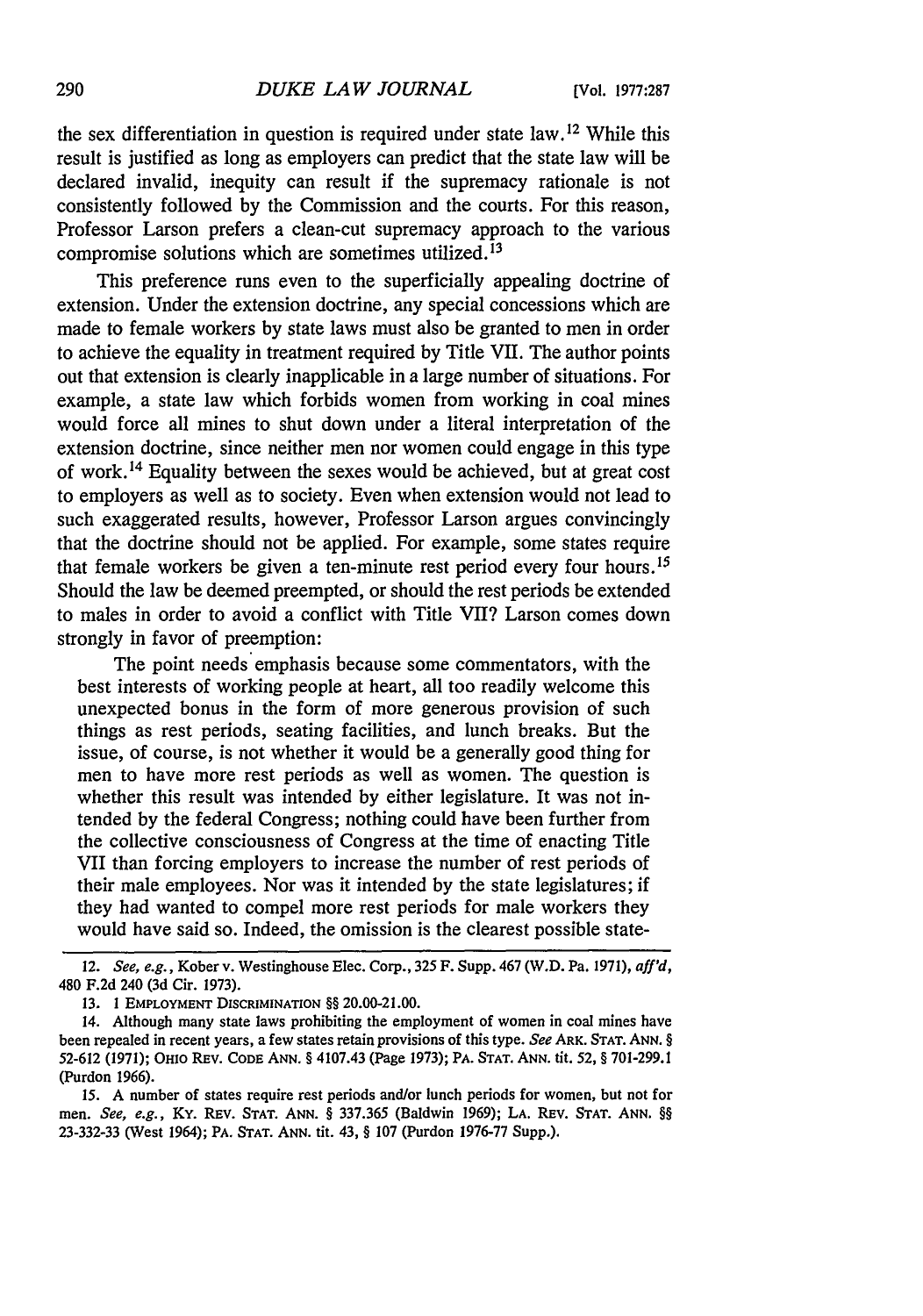ment that the legislature consciously elected *not* to mandate such rest periods for men.16

Since, even at its best, extension produces undesirable results, the doctrine should be abandoned except where specifically provided for by the federal statute.<sup>17</sup>

Some of the more interesting recent developments in sex discrimination law have been in the area of health and welfare benefits for pregnant employees. This topic, in addition to other benefits, privileges and conditions of employment, is treated extensively in chapter 8. Professor Larson has taken a position contrary to that of the EEOC and six federal courts of appeals on the question of whether employment-connected health and welfare plans which exclude pregnancy from coverage are violative of Title VII. 18 His views were confirmed by the Supreme Court's decision in *General Electric Co. v. Gilbert*,<sup>19</sup> which held that a private employer may exclude pregnancy and related disabilities from coverage under a sickness and accident plan without violating Title VII.

The final chapter in volume 1 examines the specialty area of labor union responsibility under the various sex discrimination laws. This examination runs the gamut from a union's duty of fair representation under the Labor-Management Relations Act<sup>20</sup> to direct discrimination and union liability for damages under the Equal Pay Act.<sup>21</sup>

II.

Volume 2 considers the broad areas of procedure and remedies. The procedures which aggrieved parties and counsel must follow in order to have a discrimination claim adjudicated by the EEOC or a court are treated in chapter 10. Once again, this treatment includes not only Title VII claims but actions under state laws, the Equal Pay Act and section 1983 as well. A

No provision of this chapter or of any order thereunder shall excuse noncompliance with any Federal or State law or municipal ordinance establishing a minimum wage higher than the minimum wage established under this chapter **.** . .

29 **U.S.C. §** 218 (1970); see 1 **EMPLOYMENT** DISCRIMINATION **§** 21.00, at 5-36 to 5-38. The Equal Pay Act is treated extensively in chapter 7.

18. *See I* EMPLOYMENT **DISCRIMINATION §** 38.21, at 8-39 to 8-40.

19. 97 **S.** Ct. 401 (1976). A number of state courts have held that health and welfare plans which exclude pregnancy benefits violate state fair employment practice laws. *See, e.g.,* Cedar Rapids Community School Dist. v. Parr, — Iowa —, 227 N.W.2d 486 (1975); Brooklyn Union Gas Co. v. New York State Human Rights Appeal Bd., 41 **N.Y.2d** 84, **359 N.E.2d** 393 (1976); Ray-O-Vac, Div. of E.S.B., Inc. v. Wisconsin Dep't of Indus., Labor & Human Relations, 70 Wis. 2d 919, 236 N.W.2d 209 (1975).

20. 29 U.S.C. 88 141 *et seq.* (1970).

21. *Id. §* **206(d).**

**<sup>16.</sup>** 1 **EMPLOYMENT DISCRIMINATION §** 21.00, at 5-33 to 5-34 (footnote omitted) (emphasis in original); see Burns v. Rohr Corp., 346 F. Supp. 994 (S.D. Cal. 1972).

<sup>17. 1</sup> EMPLOYMENT **DISCRIMINATION §** 21.00, at 5-35. Extension applies under the Equal Pay Act of 1963 because of the following section of the Fair Labor Standards Act, of which the Equal Pay Act is a part: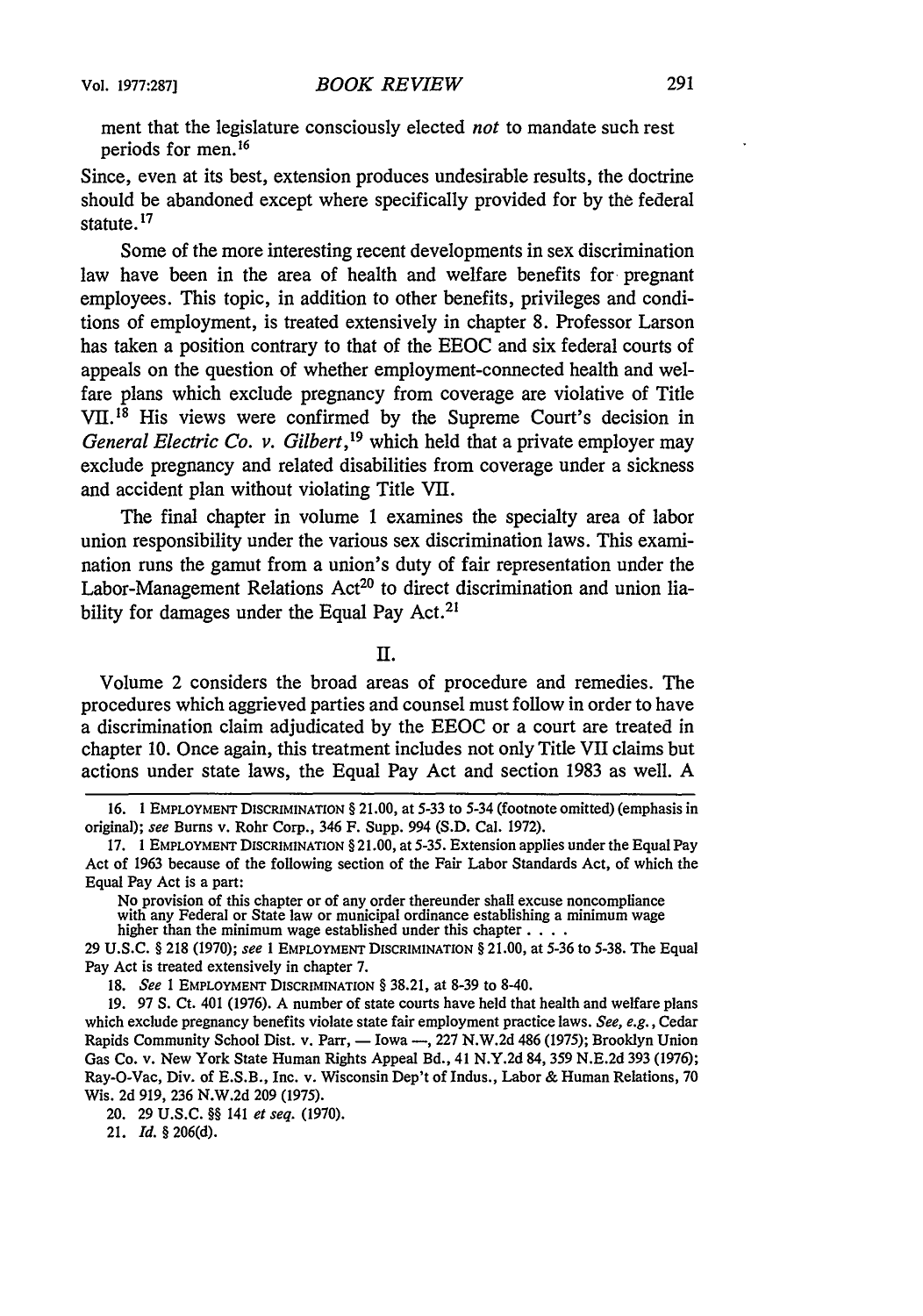thorough examination of the myriad remedies which a court has at its disposal once an employment practice is found to be illegal is undertaken by Professor Larson in chapter 11. Volume 2 contains the "nuts and bolts" of what a practitioner must know in order to handle a sex discrimination case-joinder of parties, election of remedies, etc. These procedural questions are exhaustively treated with respect to all forms of prohibited discrimination (not sex alone).

Even though the subject matter of Volume 2 is inherently less conducive to scholarly commentary, Professor Larson succeeds in providing appropriate theoretical discussion where necessary to clarify areas of confusion or uncertainty. One such area is that relating to proof of discrimination, particularly in cases involving professional or academic employees. The disproportionate male dominance of top executive, professional, and university faculty jobs is well documented, and lawsuits pursuant to Title VII are becoming more and more common in reaction to this particular form of sex discrimination. Under the standards set forth by the Supreme Court in *McDonnell Douglas Corp. v. Green,22* the qualifications required for a given job are an important part of the private litigant's prima facie case in a Title VII action. As Larson observes, however, "how do you state objectively the qualifications of a lawyer to be hired by Sullivan and Cromwell? It is not enough to say that he or she 'is a qualified lawyer,' **. .** . [since] not every qualified lawyer. **. .** can meet the standards [which] this firm has set for itself.<sup>''23</sup> Professor Larson's suggested solution to this problem is but one example of his many contributions, seen throughout the treatise, to the field of sex discrimination law. The right of a professional to bring a Title VII action within the framework of the *McDonnell Douglas* formula is reconciled with the right of the employer to set high standards for determining which professionals will be hired or promoted.

The plaintiff in a sex discrimination case, after identifying herself as a member of a class protected under Title VII, must proceed to establish her qualifications for the job or position for which she applied. In the professional and academic areas, however, the only issue should be what those qualifications *are-not* what they *ought to be.* As Professor Larson points out, "[t]he Budapest String Quartet, is entitled to have more rigorous standards than the Clayborn College String Quartet, and it is not the function of Title VII to disturb any such obvious right.<sup>124</sup> Perhaps the best method

23. 2 EMPLOYMENT DISCRIMINATION § 50.21(a), at 10-151.

<sup>22. 411</sup> U.S. 792 (1973). In *Green,* the Supreme Court announced rules governing burdens of proof and presumptions in private suits under Title VII. In order to make out a prima facie case, the plaintiff must show (1) that he belongs to a protected class, such as a particular sex; (2) that he applied and was qualified for a job for which the employer was seeking applicants; (3) that, despite his qualifications, he was rejected; and (4) that the position remained open after his rejection, and the employer continued to seek applications from persons of the plaintiff's qualifications. *Id.* at 802. The burden then shifts to the employer to show a legitimate nondiscriminatory reason for the rejection. *Id.* In the event that such a showing can be made, the burden shifts back to the plaintiff to prove that the reason given by the employer was a mere pretext for sex discrimination. *Id.* at 804.

<sup>24.</sup> *Id. §* 50.21(c), at 10-160.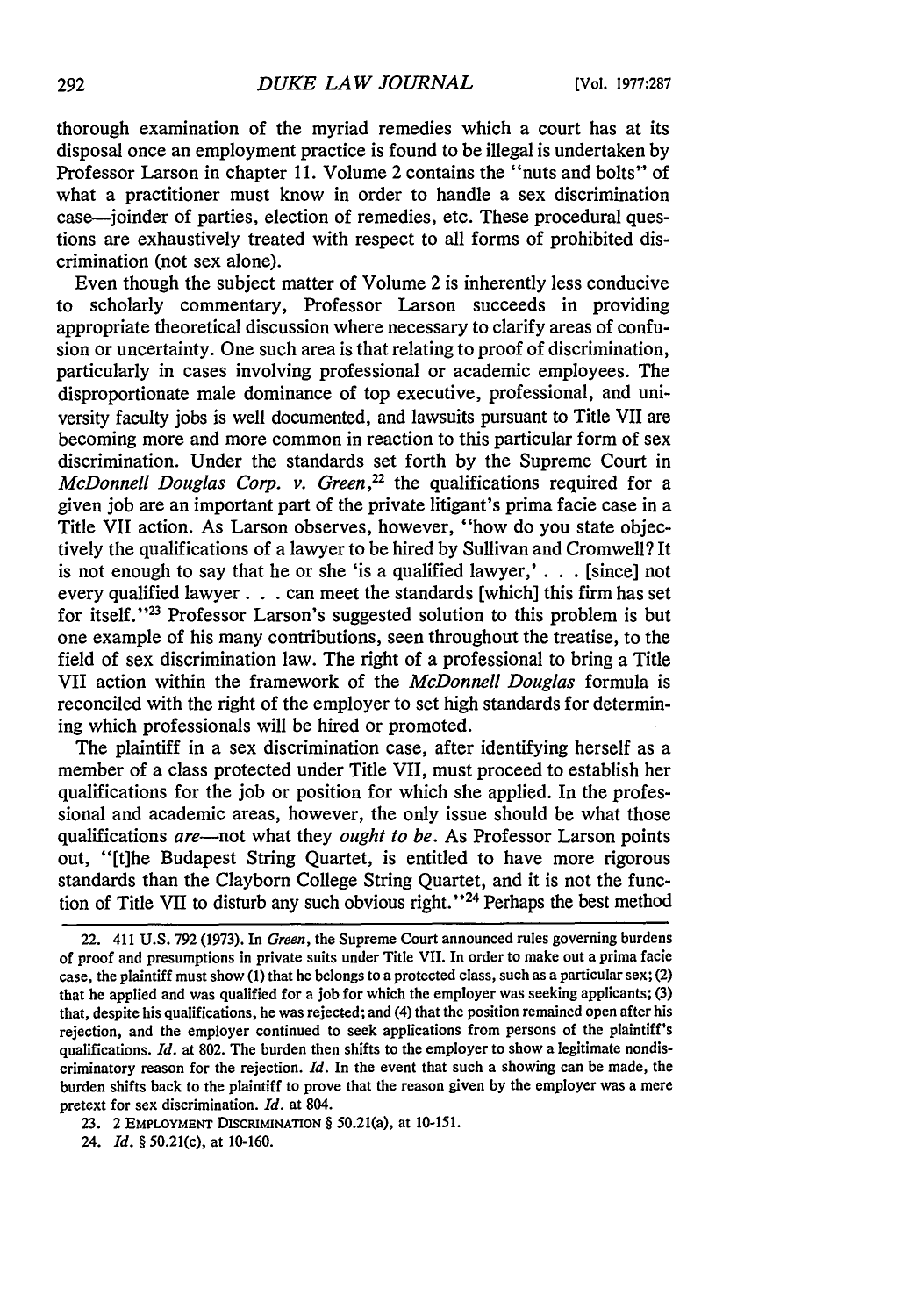for demonstrating the qualifications required is to utilize the qualifications of others who have been accepted for the position involved. For example, a female lawyer rejected by a Wall Street law firm could make a prima facie case by showing that males with lower grades from the same school and lower LSAT scores were hired by the firm.<sup>25</sup> The burden then shifts under the *McDonnell Douglas* formula to the employer, who must prove a nondiscriminatory reason for rejecting the female plaintiff. Courts generally accord considerable latitude for professional judgment to employers in such a situation when weighing the intangible qualities of the plaintiff against whatever standards have been set.<sup>26</sup> Using the same Wall Street law firm hypothetical, the firm could meet its burden of proof by arguing that plaintiff's "writings were superficial, her personal interviews unimpressive, her academic record more that of a bookworm than of a promising practitioner, and her general prospects of becoming the kind of lawyer this firm needs for its particular kind of practice not good."<sup>27</sup> The plaintiff would then be given the opportunity, under the *McDonnell Douglas* formula, to show that the employer's nondiscriminatory reason was a mere pretext. She might, for example, make use of statistics revealing a suspiciously small proportion of female employees in relation to the available supply of qualified persons. 28

## III.

While this review of *Employment Discrimination* has thus far been confined to the positive aspects of the treatise, one criticism is in order. A conspicuous weakness of the treatise is the lack of coverage given by Professor Larson to discrimination in federal employment.<sup>29</sup> Title VII was amended by the Equal Employment Opportunity Act of 1972<sup>30</sup> to reach federal employees who are discriminated against. The number of EEOC suits on federal district court dockets in the area of federal employment is a strong indication of the growing importance of this amendment. There is a need for a comprehensive treatment of the special problems encountered under federal employment discrimination laws, a need which *Employment Discrimination* unfortunately does not meet. For example, the procedures which federal employees must follow in order to obtain an agency-level adjudication of discrimination claims are entirely different from the proce-

*<sup>25.</sup> See id. §* 50.22(a), at 10-163.

*<sup>26.</sup> See, e.g.,* Faro v. New York Univ., 502 F.2d 1229 (2d Cir. 1974); Green v. Board of Regents, 474 F.2d 594, 596 (5th Cir. 1973).

**<sup>27.</sup>** 2 **EMPLOYMENT DISCRIMINATION** § 50.22(a), at **10-163.**

<sup>28.</sup> There are problems involved, however, in using statistics to prove pretextuality. For example, what constitutes the available supply of qualified persons? *See generally id. §* 50.23(b).

<sup>29.</sup> Professor Larson's book contains a short section on "Public Employment Remedies Under Federal Law." *Id.* § 63.00. The brevity of this section precludes an adequate treatment of the complex area of federal employment discrimination.

<sup>30.</sup> Act of Mar. 24,1972, Pub. L. No. 92-261, 86 Stat. 111 (codified at42U.S.C. **§** 2000e-16 (Supp. IV 1974)).